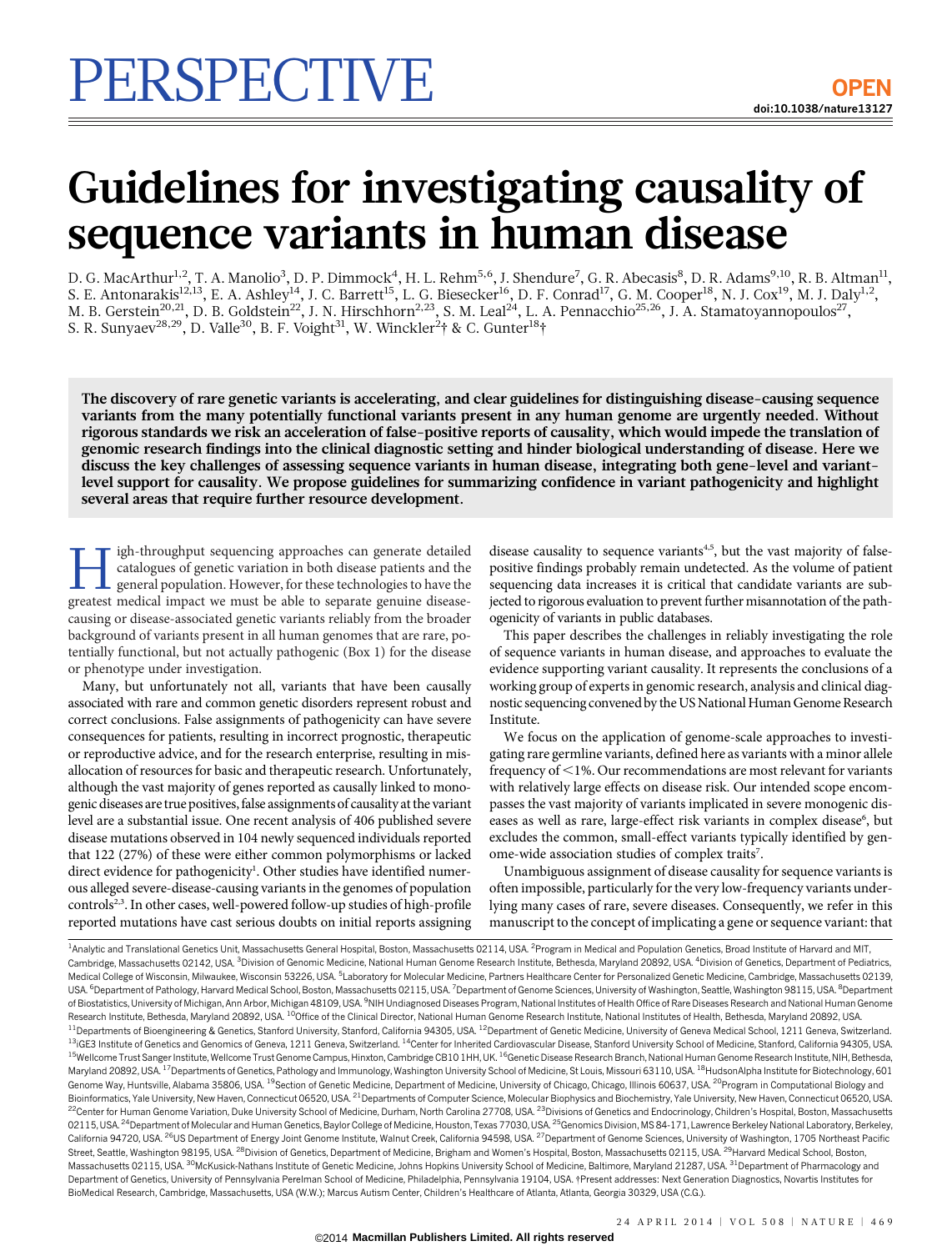# BOX 1 Terms used to describe sequence variants

Lack of clarity in the terms used to describe sequence variants is a major source of confusion in human genetics. We have adopted the following definitions for terms used throughout this manuscript.

Pathogenic: contributes mechanistically to disease, but is not necessarily fully penetrant (i.e., may not be sufficient in isolation to cause disease).

Implicated: possesses evidence consistent with a pathogenic role, with a defined level of confidence.

Associated: significantly enriched in disease cases compared to matched controls.

Damaging: alters the normal levels or biochemical function of a gene or gene product.

Deleterious: reduces the reproductive fitness of carriers, and would thus be targeted by purifying natural selection.

is, the process of integrating and assessing the evidence supporting a role for that gene or variant in pathogenesis. We emphasize the primacy of strong genetic support for causation for any new gene, which may then be supplemented and extended with ancillary support from functional and informatic studies.

Our recommendations centre on five key areas: study design; genelevel implication; variant-level implication; publication and databases; and implications for clinical diagnosis. Core guidelines for researchers are summarized in Box 2. We also provide a list of factors to consider in the analyses of candidate variants in presumed monogenic diseases (Supplementary Information) and a list of resources for assessing pathogenicity (Supplementary Table 1).

#### Study design

Investigators seeking to identify pathogenic variants should select technological and analytical approaches based on the most likely genetic architecture of the disease of interest. Rare, high-penetrance protein-coding variants can be cost-effectively captured by exome sequencing, which is rapidly becoming the first-line approach for presumed monogenic disorders<sup>8</sup>. Cytogenomic arrays and genotyping of linkage panels remain useful approaches for the identification of copy number variation and for identifying co-segregating haplotypes within large Mendelian (especially dominant) disease families, respectively. Optimal approaches to discovering rare pathogenic variants in complex diseases remain unclear: exome sequencing<sup>9</sup>, deep and low-coverage whole-genome sequencing<sup>10</sup> and/or next-generation genotyping arrays with enhanced coverage of protein-coding variants are all being applied in research settings. As the cost of sequencing declines, we expect that deep whole-genome sequencing will soon become the technology of choice for investigating all genetic architectures.

In selecting technological and analytical approaches for a new study, investigators should consider formal power calculations $11$  incorporating predicted distributions of allele frequencies and effect sizes for pathogenic variants, genetic and phenotypic heterogeneity of available cohorts, population frequency of the disease, and available sample sizes. Although parameter values may be uncertain, current knowledge of the genetics of the disease and similar traits can be used to constrain likely ranges. In particular, for many diseases there is overwhelming evidence that both locus and allelic heterogeneity is high, such as in autism, epilepsy and schizophrenia. A study design that assumes low locus and allelic heterogeneity would be certain to fail for these conditions, and this fact would be revealed by even casual evaluations of power for reasonable genetic models. Gene discovery for conditions with low locus heterogeneity and sufficiently high-penetrance mutations is occasionally possible by sequencing a single family<sup>12</sup>; however, most gene-discovery applications will require substantially larger sample sizes: multiple unrelated families for rare monogenic

conditions, and thousands to tens of thousands of patients and controls for complex disorders<sup>9,13</sup>.

To assemble large sample sizes will typically require pooling of patient cohorts by multiple investigators. Although such consortium approaches are desirable, investigators should be mindful of systematic differences among cohorts stemming from technical biases, population stratification, and genetic and phenotype heterogeneity. For studies of complex traits, many quality-control methods developed for genomewide association studies of common variantswill also apply to rare variant studies<sup>14</sup>, but DNA sequencing data face a different and typically more challenging set of quality considerations, particularly when data sets are combined for meta-analysis. In addition, new methods may need to be developed to address population stratification of rare variants<sup>15</sup>, which show stronger geographic clustering than common variants<sup>16</sup>; to minimize the impact of stratification, controls should be matched closely to the ancestry of patient samples.

For presumed monogenic diseases, the availability of multiple families with very similar clinical phenotypes substantially increases power for gene discovery. For cases in which there is a single affected proband and no family history, investigators should consider sequencing the unaffected parents of the probands, permitting efficient discovery of de novo mutations and compound heterozygous genotypes. Investigators should begin by examining sequence variation in genes known to be associated with that phenotype, and assessing sequence coverage of the coding sequences and splice junctions for these genes before exploring the possibility of new candidate genes in the affected individuals.

#### Gene-level implication

To implicate a variant as pathogenic requires that the DNA sequence affected by that variant has a role in the disease process. For genes not previously reported as causal, investigators must simultaneously demonstrate evidence for a role of a candidate gene and one or more variants disrupting it. Even if the candidate gene has been previously implicated in the same or a similar disease phenotype, the overall support from published sources should be carefully assessed and reported. Multiple classes of evidence may potentially contribute to pathogenic inferences at the level of both gene and variant, and include genetic, informatic and experimental data (Table 1 and Supplementary Information). However, in keeping with the history of the field of human genetics, we emphasize the critical primacy of robust statistical genetic support for the implication of new genes, which may then be supplemented with ancillary experimental or informatic evidence supporting a mechanistic role for the gene in the disease in question.

Historically, gene-level implication in monogenic diseases has relied first on identifying a narrow set of candidate genes through genetic data such as linkage analyses or experimental data on biochemical function, and then identifying rare, probably damaging variants (altering the normal levels or biochemical function of a gene or gene product) in one of the candidate genes in multiple affected patients. The increasing availability of large-scale sequencing data now allows genome-scale approaches to gene discovery, in which the distribution of rare, predicted gene-disrupting variants in patients is systematically compared to population controls or well-validated null models to identify genes with an excess of potentially pathogenic variants for clinical and functional follow-up.

It is worth emphasizing that the whole-genome sequence data sets are in some ways more prone to misinterpretation than earlier analyses because of the sheer wealth of candidate causal mutations in any human genome, many of which may provide a compelling story about how the variant may influence the trait; a problem that has been referred to as the 'narrative potential' of human genomes<sup>17</sup>. To avoid such biases the evidence supporting any candidate gene should be contrasted wherever possible with the evidence observed at other presumably non-disease-related genes (for example, by ranking the gene among all others and reporting the probability of a similar or greater contrast being observed by chance). Formal genome-wide statistical approaches to monogenic-disease gene discovery will require considerable methods development, but general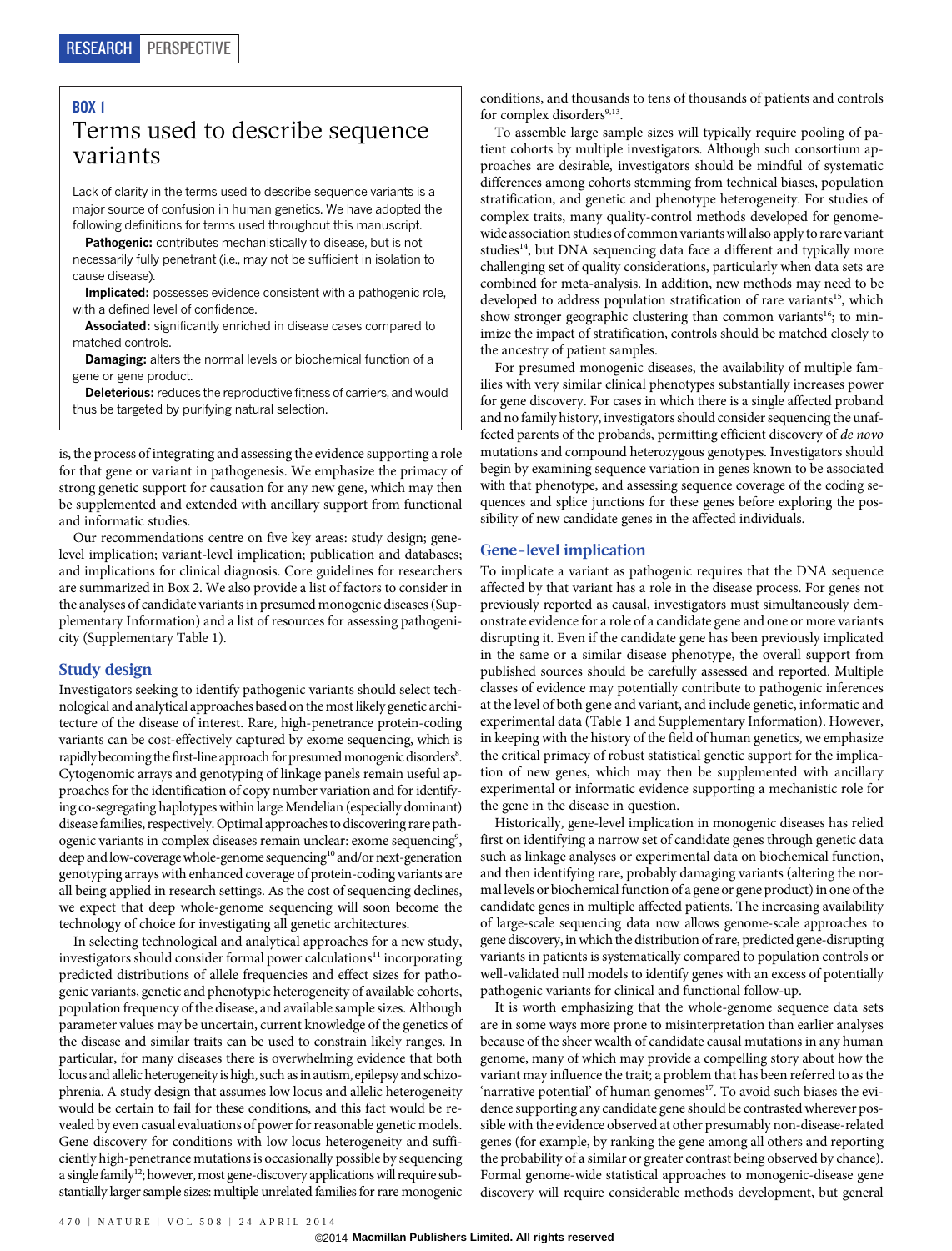### BOX 2

# Guidelines for implicating sequence variants in human disease

#### General guidelines

• Provide complete positive and negative evidence associated with the gene or variant implication, not just the results that are consistent with pathogenicity.

 $\bullet$  In all cases in which it is possible, place genetic, informatic and experimental results within a quantitative framework: determine the probability of observing this result by chance with a randomly selected variant or gene.

 $\bullet$  Take advantage of public data sets of genomic variation, functional genomic data and model-organism phenotypes.

Do not regard prior reports of gene or variant implication as definitive: to the degree that supporting data are available, reassess them as rigorously as your own data.

 $\bullet$  Describe and assess clearly the available evidence supporting prior reports of gene or variant implication.

#### Assessment of evidence for candidate disease genes

 $\bullet$  In presumed monogenic-disease cases, evaluate genes previously implicated in similar phenotypes before exploring potential new genes.

Report a new gene as confidently implicated only when variants in the same gene and similar clinical presentations have been confidently implicated in multiple unrelated individuals.

 $\bullet$  In all cases in which it is possible, apply statistical methods to compare the distribution of variants in patients with large matched control cohorts or well-calibrated null models.

#### Assessment of evidence for candidate pathogenic variants

 $\bullet$  Determine and report the formal statistical evidence for segregation or association of each variant, and its frequency in large control populations matched as closely as possible to patients in terms of ancestry.

• Recognize that strong evidence that a variant is deleterious (in an evolutionary sense) and/or damaging (to gene function) is not sufficient to implicate a variant as playing a causal role in disease.

• Predict variant deleteriousness with comparative genomic approaches, but avoid considering any single method as definitive or multiple methods as independent lines of evidence for implication.

• Validate experimentally the predicted damaging impact of candidate variants using assays of patient-derived tissue or well-established cell or animal models of gene function.

 $\bullet$  Avoid assuming that implicated variants are fully penetrant, or completely explanatory in any specific disease case.

#### Publications and reporting

Assess and report objectively the overall strength and cohesiveness of the evidence supporting pathogenicity for all variants listed in a publication.

In all cases in which it is possible, ensure that the level of confidence of pathogenicity and supporting evidence are propagated in variant databases.

Deposit genotype and phenotype data for both controls and disease patients, and for resultant analyses demonstrating associations, in publicly accessible databases, to the maximum degree permissible under study-specific participant consent and ethical approval.

\$ If returning results for clinical use, highlight strong, actionable findings but also ensure that uncertain or ambiguous findings are clearly conveyed as such, along with appropriate supporting evidence.

Provide clear cautions regarding decision-making based on variants with limited evidence when the potential for use in medical interventions is high.

guidelines for establishing the significance of variation can be considered here. As we discuss below, these considerations apply equally to assessing the significance of rare variation in common disease studies.

Our paramount recommendation is that for genome-wide analyses of rare variants for both Mendelian and complex disorders, formal calculation of statistical significance should be used to evaluate the strength of evidence of a set of findings, following the well-established standard of maintaining overall type I (false discovery) error rates below 5%. For example, investigators should not simply assume that the presence of two or more independently occurring de novo mutations in the same gene within a sequenced cohort is definitive evidence of a causal role for that gene<sup>18,19</sup>; such a threshold results in ever increasing numbers of false positives as the number of sequenced cases increases. To illustrate this, consider the recent situation of four exome sequencing studies, involving a total of 945 families with a child affected by autism<sup>20-23</sup>, which together observed four independent de novo missense mutations in TTN. Nevertheless, the investigators did not consider TTN to have a causal role in autism, and appropriately so: using a statistical model similar to previously published approaches<sup>6,22,24</sup> that accounts for gene size (TTN has the largest coding sequence of any gene in the genome), mutation rate, number of trios and distribution of exome coverage, 1.96 de novo TTN missense or loss-of-function mutations are predicted by chance, which is not significantly different ( $P = 0.14$ ) from the four observed.

We consider a single gene as the fundamental unit for monogenic disease gene testing, for all disease models; a disease caused by de novo mutations or a disease caused by inherited dominant or recessive variants. An appropriate framework for detecting pathogenic variants will evaluate all of the variation in a gene compared to a well-calibrated null model specific for the hypothesis being considered (for example, de novo, dominant, recessive).

Although the field has well-established guidelines for declaring significance using linkage data<sup>25</sup>, it is now important to consider a conservative baseline threshold for declaring significance purely from sequencing data of cases, in the absence of other genealogical information. In this scenario, as the gene is the fundamental unit of analysis, and there is no additional data to constrain the search space for genes, a typical study might perform tests on 21,000 protein-coding genes and 9,000 long noncoding RNA genes<sup>26,27</sup>. A conservative genome-wide significance threshold corresponding to this testing strategy is a Bonferroni-corrected P value of  $1.7 \times 10^{-6}$  (that is, 0.05 out of 30,000). Importantly, if several different schemes are used to define 'qualifying mutations' in such analyses, it is necessary to make further statistical adjustments for each of the different sets of rules that are used.

Formal null models can be specified based on the disease model of interest. As mentioned above, the null model for the case of the de novo mutation analysis should consider confounding variables such as sample size, gene size and mutation rate (which may vary by orders of magnitude among genes). We note that such null models have power even for extremely rare conditions and small sample sizes: the first exome sequencing study of Kabuki syndrome<sup>28</sup> initially identified 7 de novo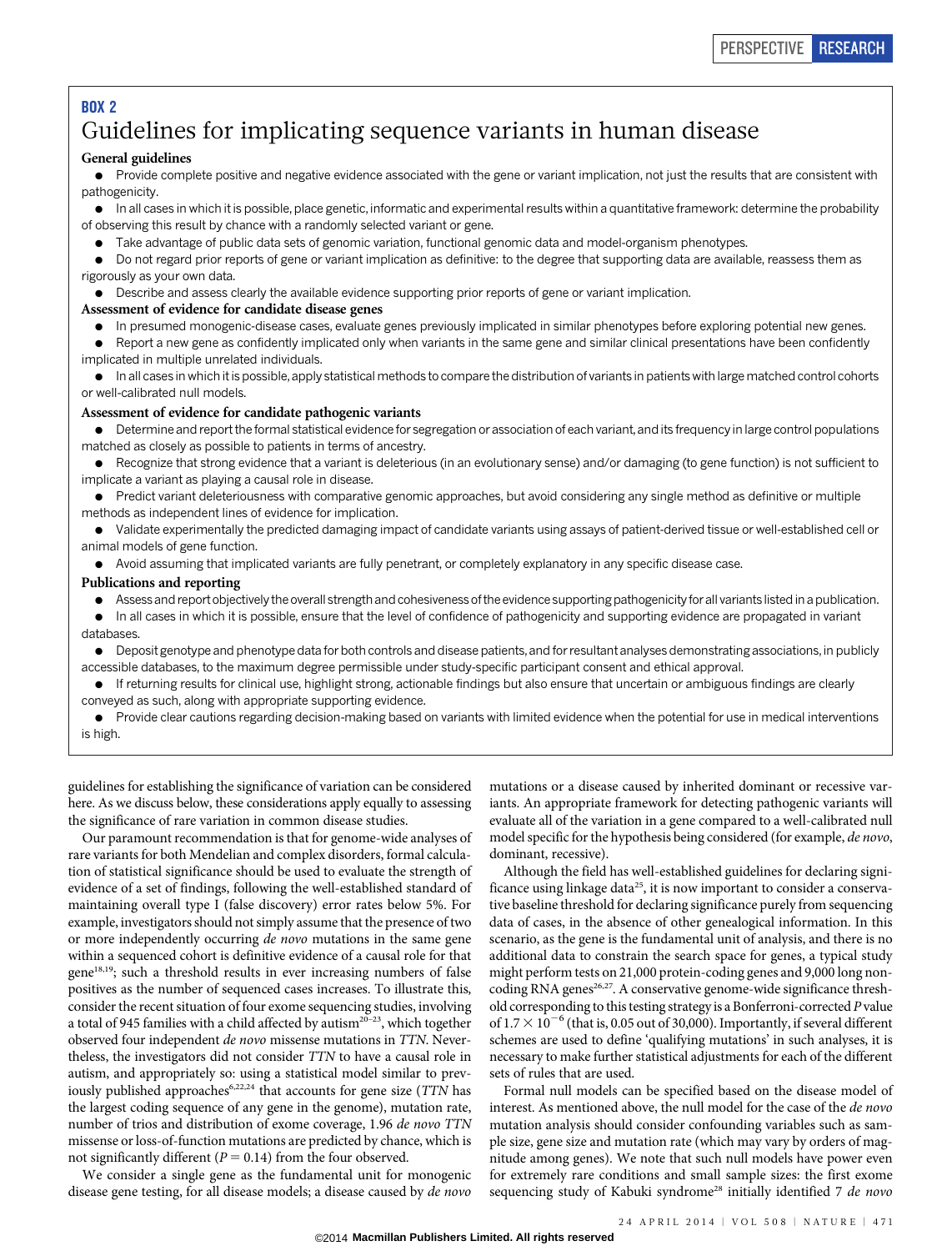#### Table 1 <sup>|</sup> Classes of evidence relevant to the implication of sequence variants in disease

| Evidence level       | Evidence class | Examples                                                                                                                                                                                                                                                                                |
|----------------------|----------------|-----------------------------------------------------------------------------------------------------------------------------------------------------------------------------------------------------------------------------------------------------------------------------------------|
| Gene level           | Genetic        | Gene burden: the affected gene shows statistical excess of rare (or de novo) probably damaging variants segregating<br>in cases compared to control cohorts or null models.                                                                                                             |
|                      | Experimental   | Protein interactions: the gene product interacts with proteins previously implicated (genetically or biochemically)<br>in the disease of interest.                                                                                                                                      |
|                      |                | Biochemical function: the gene product performs a biochemical function shared with other known genes in the<br>disease of interest, or consistent with the phenotype.                                                                                                                   |
|                      |                | Expression: the gene is expressed in tissues relevant to the disease of interest and/or is altered in expression in<br>patients who have the disease.                                                                                                                                   |
|                      |                | Gene disruption: the gene and/or gene product function is demonstrably altered in patients carrying candidate<br>mutations.                                                                                                                                                             |
|                      |                | Model systems: non-human animal or cell-culture models with a similarly disrupted copy of the affected gene show<br>a phenotype consistent with human disease state.                                                                                                                    |
|                      |                | Rescue: the cellular phenotype in patient-derived cells or engineered equivalents can be rescued by addition of the<br>wild-type gene product.                                                                                                                                          |
| <b>Variant level</b> | Genetic        | Association: the variant is significantly enriched in cases compared to controls.                                                                                                                                                                                                       |
|                      |                | Segregation: the variant is co-inherited with disease status within affected families and additional co-segregating<br>pathogenic variants are unlikely or have been excluded.                                                                                                          |
|                      |                | Population frequency: the variant is found at a low frequency, consistent with the proposed inheritance model and<br>disease prevalence, in large population cohorts with similar ancestry to patients.                                                                                 |
|                      | Informatic     | Conservation: the site of the variant displays evolutionary conservation consistent with deleterious effects of<br>sequence changes at that location.                                                                                                                                   |
|                      |                | Predicted effect on function: variant is found at the location within the protein predicted to cause functional<br>disruption (for example, enzyme active site, protein-binding region).                                                                                                |
|                      | Experimental   | Gene disruption: the variant significantly alters levels, splicing or normal biochemical function of the product of the<br>affected gene. This is shown either in patient cells or a well-validated in vitro model system.                                                              |
|                      |                | Phenotype recapitulation: introduction of the variant, or an engineered gene product carrying the variant, into a cell<br>line or animal model results in a phenotype that is consistent with the disease and that is unlikely to arise from<br>disruption of genes selected at random. |
|                      |                | Rescue: the cellular phenotype in patient-derived cells, model organisms, or engineered equivalents can be rescued<br>by addition of wild-type gene product or specific knockdown of the variant allele.                                                                                |

loss-of-function variants in the MLL2 gene in just 10 sequenced patients, a finding that is extremely unlikely by chance under the background mutation model described above ( $P = 1.9 \times 10^{-28}$ ) and that provided compelling evidence implicating this gene as causal.

Formal methods for assessing the significance of observations in rare disease cohorts can also be used to assess, for example, the aggregate evidence for segregation of rare variants in a particular gene when considering inherited variation, building on previously published examples<sup>29</sup>. In this case, the null model should be a population genetic model, for instance, the site frequency spectrum (SFS) of variation constructed from a well-matched control cohort. The null model of the SFS for a given gene should consider both the mutation rate and selective constraint acting on that gene. When evaluating data from a single case, the probability that the variation in a gene is from the null model can by estimated by first identifying the most pathogenic class of variant present in that gene in that case, and then by calculating the probability of sampling a variant of the same class of pathogenicity from the null SFS. Similarly, when the recessive disease model applies, the most pathogenic class of variant on the paternal and maternal haplotypes is identified, and then the probability of sampling both variants from the null SFS is calculated. This testing framework for inherited variants is easily scaled to include multiple disease cases. Ideally, to avoid false positives, the control cohort upon which the SFS is based would be sequenced and analysed in a manner identical to the disease cases.

Such methods may not yet be applicable to every rare disease scenario, and will require work to extend to more exotic inheritance modes such as parental imprinting or obligate compound heterozygosity<sup>30</sup>. Although formal methods are established to perform these tests rigorously, researchers should at the very least evaluate and report the level of background variation in an implicated gene in population cohorts, taking advantage of public resources such as the Exome Variant Server [\(http://evs.gs.washington.](http://evs.gs.washington.edu/EVS) [edu/EVS/](http://evs.gs.washington.edu/EVS)) when implicating a new gene in pathogenesis. Furthermore, the analysis of at least some number of controls, sequenced and analysed in a manner identical to cases, can be critical for avoiding the systematic false positives that remain commonplace in exome and genome sequencing.

Just as for genome-wide association studies of common variants $14$ , replication of newly implicated disease genes in independent families or population cohorts is critical supporting evidence, and in most cases essential for a novel gene to be regarded as convincingly implicated in disease. For the rarest disorders additional cases for independent replication may be unavailable and it may be impossible to make a compelling statistical case for implication from human genetic data alone. In these cases, gene implication must be based on an integrated analysis of genetic, informatic and experimental evidence.

Provided that it is carried out in a statistically rigorous fashion, ancillary information can be used to boost power for gene discovery. For example, many genome-wide sequencing-based studies treat all protein-altering variants equally while ignoring all other classes of variants. More elegant schemes aimed at prioritizing based on predicted pathogenicity may boost power for such studies. Another approach is to stratify gene candidates by their expression in a tissue appropriate to the disease under analysis. For example, a recent study combined variant- and gene-level stratification to show that the de novo mutation rate in congenital heart disease was similar in cases versus controls, but the odds ratio rose to 7.5 when focusing on de novo mutations predicted to be damaging and to occur in genes expressed in the developing heart<sup>31</sup>.

Experimental evidence that can contribute to support for gene implication falls into three broad categories, listed here in order of increasing strength. First, experimental data can be used to demonstrate that the normal function of the gene is consistent with the known biology of the disease process, for example by showing that the gene is expressed in tissues relevant to the disease<sup>32</sup>, or that its protein product co-localizes with, or physically interacts with, the products of other genes previously implicated in the disease<sup>33</sup>. Second, investigators can demonstrate that a gene product is functionally disrupted by mutations in patients with the disease of interest, as discussed in the variant-level evidence section below. Lastly, disruption of the candidate gene in a model organism can be shown to result in a phenotype that recapitulates the relevant pathology in humans and is unlikely to occur with disruption of genes selected at random<sup>34,35</sup>.

A complete description of the experimental methods relevant to gene implication falls outside the scope of this manuscript. However, we note that the value of experimental approaches depends critically on the appropriateness of the model system to the human disorder that is being investigated. Whether cell line or animal models will be most appropriate will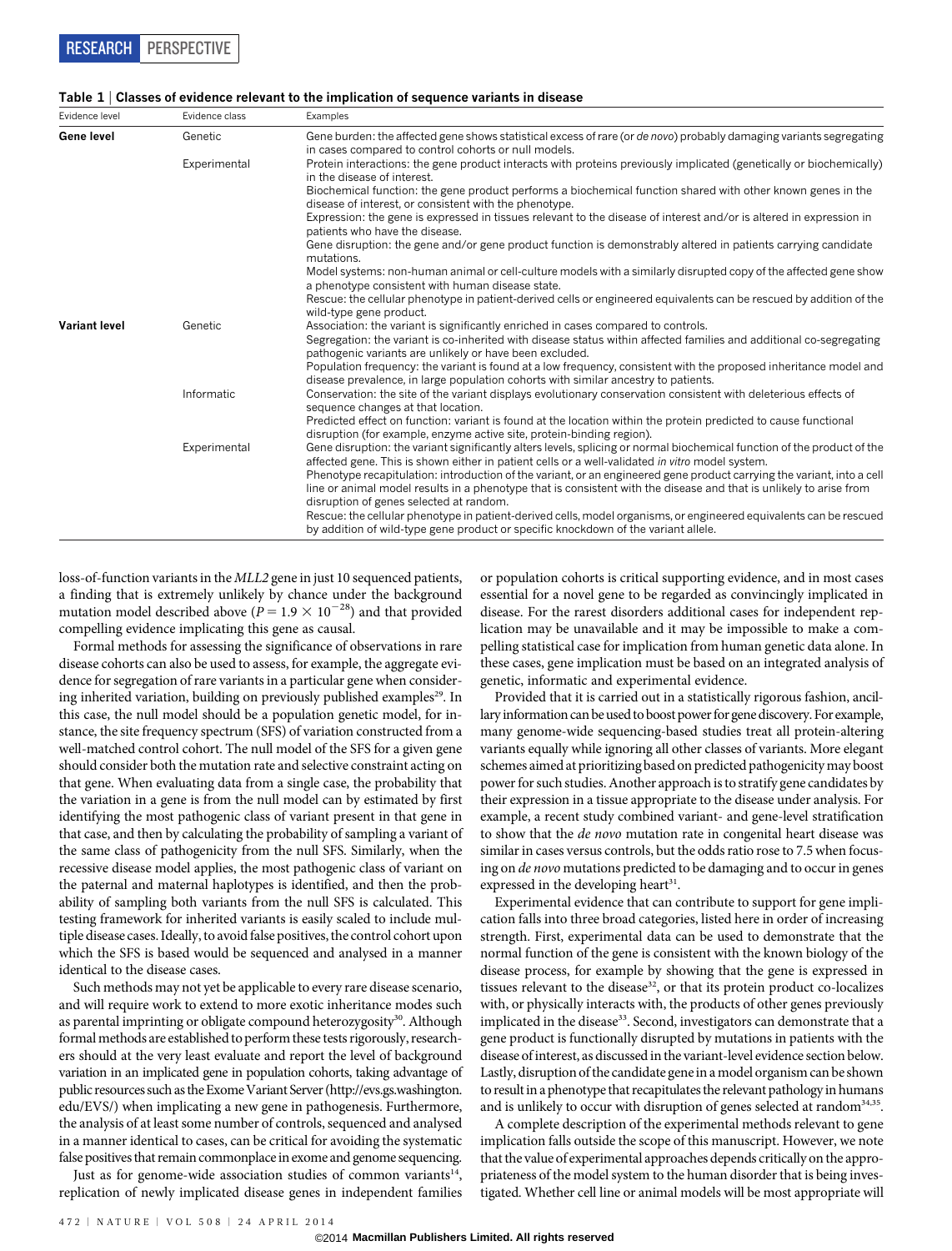depend on context: simple cultured cell models may be inappropriate for developmental disorders affecting complex organ systems. For similar reasons, animal models are not well suited for analysis of human-specific aspects of biology.

As noted above, it is also important to consider the specificity of genelevel support; that is, the probability of observing a similar result if the experiment or analysis was performed with a randomly selected gene. For example, if a new candidate gene is implicated in non-syndromic short stature in humans, observing that its orthologue is associated with small body size in knockout mice is relatively uninformative given that a similar phenotype occurs in over  $30\%$  of all knockout mouse strains<sup>36</sup>. Similarly, reports that the product of a gene potentially implicated in a metabolic disorder is localized to mitochondria should also consider that these are complex organelles with many highly expressed genes. Wherever possible, investigators should use informatics approaches to assess such metrics in publicly available high-throughput data sets of functional genomic and model organism phenotype data<sup>37</sup>. Although it remains challenging to quantify the statistical confidence of functional observations, those that can be convincingly demonstrated to represent very low-probability events under an appropriate null hypothesis provide more compelling support for implicating a given variant. Even in situations in which a formal statistical framework is not possible we emphasize that researchers must assess functional data rigorously and clearly report their limitations.

#### Variant-level implication

Genetic evidence implicating a variant must be assessed within the context of the considerable background of rare genetic variants in humans. Even healthy individuals carry many rare protein-disrupting variants<sup>38</sup>, and about half carry at least one *de novo* protein-altering mutation<sup>39</sup>. Such variants are therefore not typically sufficient proof of causality when observed in a disease case, even if present in well-established disease genes: genes differ markedly in their tolerance to variation<sup>40</sup> and rare variants predicted to be damaging in disease-associated genes are often observed even in population controls $41$ .

In both established and newly implicated disease genes, investigators should formally assess and report the statistical support for association. Family-based studies should also assess co-segregation of candidate variants with disease status. Given that a separate, unobserved pathogenic mutation may lie on the same haplotype as the candidate variant, segregation analysis alone cannot definitively implicate a specific variant as pathogenic, but (at least under an assumption of complete penetrance) lack of segregation can exclude non-pathogenic variants from consideration.

Informatic and/or experimental evidence for variant implication can be used to assess whether a variant is likely to be deleterious in an evolutionary sense (Box 1), which primarily comes from in silico annotation and comparative genomics<sup>42</sup>, and predict that a variant is damaging in terms of biological function, arising both from computational predictions and experimental assays. Both categories of evidence can support implication, but they do not necessarily demonstrate a causal role for the variant with respect to the trait under study. Again, we stress that hundreds to thousands of coding variants in an individual will typically be labelled as potentially deleterious or damaging, or both; the strength of the resulting evidence for pathogenicity must be considered in the context of this background level of variation.

Measures of evolutionary sequence conservation are widely used indicators of deleteriousness for both protein-coding and non-coding variation<sup>42</sup>. Such approaches have demonstrated value in prioritizing candidate variants<sup>43,44</sup>; however, their predictive power is limited by both statistical and biological factors. Many deleterious variants do not show a strong conservation signature, particularly if the gene has been subject to rapid evolution in the human or primate lineage, or if there have been compensatory substitutions in other regions of the protein in ancestral species<sup>45</sup>. Conversely, strong conservation can be maintained at sites subject to even relatively weak selective pressure, at which variants may have only small effects on disease risk. The power of these methods also depends on the accuracy and phylogenetic scope of the underlying sequence alignments.

These limitations should be taken into account when using predictions of deleteriousness as evidence for implication. Even though it is worthwhile to use multiple prediction algorithms, investigators should avoid treating these as though they represent strong or independent lines of evidence for pathogenicity.

Although some classes of variation, such as truncating or splice-sitedisrupting variants in the middle of a protein-coding gene, are more likely to be damaging than others, such variants are also enriched for sequencing and annotation errors and may be rescued by alternative RNA splicing, other variants, or local sequence context<sup>41</sup>. These possibilities should be assessed, and if possible the predicted damaging effect should be confirmed experimentally.

Experimental approaches to investigating the impact of a sequence variant on gene function, or cell or organism phenotype, can also have a role in demonstrating that a variant is damaging to gene function and in identifying the molecular mechanisms underlying a variant's effect on disease risk. However, great care must be taken to select appropriate experimental methods, which will depend on the class of variant, biological context (for example, tissue type), access to samples and reagents, desired throughput, time and cost. When a gene has already been confidently implicated in disease, and it is known what class of variant is causal (for instance, loss or gain of function as represented by a specific assay), then an experiment that places a variant of unknown significance into such a functional class can be particularly informative.

Evidence derived directly from patient tissue or cells can often be stronger than that from model systems, particularly (for loss-of-function variants) if the molecular defect can be rescued by complementation in a cellular assay. Replicating disease-relevant phenotypes in a heterologous cell line engineered to carry the proposed causal variant can help to rule out effects of a patient's genetic background on disease outcome. Weaker but still valuable support can be provided by assays performed in model organisms, more artificial cell culture systems, and non-cellular models such as construct-based assays of altered protein–protein interactions or transcript splicing. Models are most valuable if they directly mimic the predicted functional impact of the candidate variants: for example, knockout mice are better models of recessive loss of function than of dominant missense mutations in a candidate gene. In the case of compound heterozygous recessive inheritance—particularly if the proposed mode of action depends on an interaction between allelic variants, such as in TAR (thrombocytopenia with absent radius) syndrome<sup>30</sup>—it will be necessary to develop cellular assays that incorporate and assess multiple variants simultaneously.

The impact of variation in non-protein-coding regions of the genome such as splicing and transcriptional enhancers—remains particularly challenging to interpret, but we note that systematic experimental approaches have begun to both highlight the regions of the human genome most likely to have a role in gene regulation<sup>46</sup>, and to dissect the potential impact of variation within them<sup>47</sup>. However, given the challenges of predicting impact for non-coding variants, it remains critical to determine whether the purported pathogenic variant does in fact produce the expected effect on expression or splicing of the affected gene, either by demonstrating an unusual expression level in the patient or by in vitro experimentation (such as minigene constructs).

We caution against the assumption that convincingly implicated variants, even in presumed monogenic disorders, are necessarily fully penetrant (that is, sufficient in isolation to cause disease). In fact the penetrance of most reported disease-associated mutations has not been accurately assessed with current data owing to the biases associated with sample ascertainment. Indeed, the prevalence of reported severe-diseasecausing mutations in population controls<sup>2,3</sup> suggests that incomplete penetrance, false assignment of pathogenicity, or wider-than-appreciated ranges of expressivity are a substantially more common feature of reported Mendelian disease mutations than generally appreciated. Accurate estimates of penetrance require characterization of reported mutations in large, well-phenotyped population cohorts<sup>48-50</sup>. Further large-scale studies of this kind should be a priority for the field.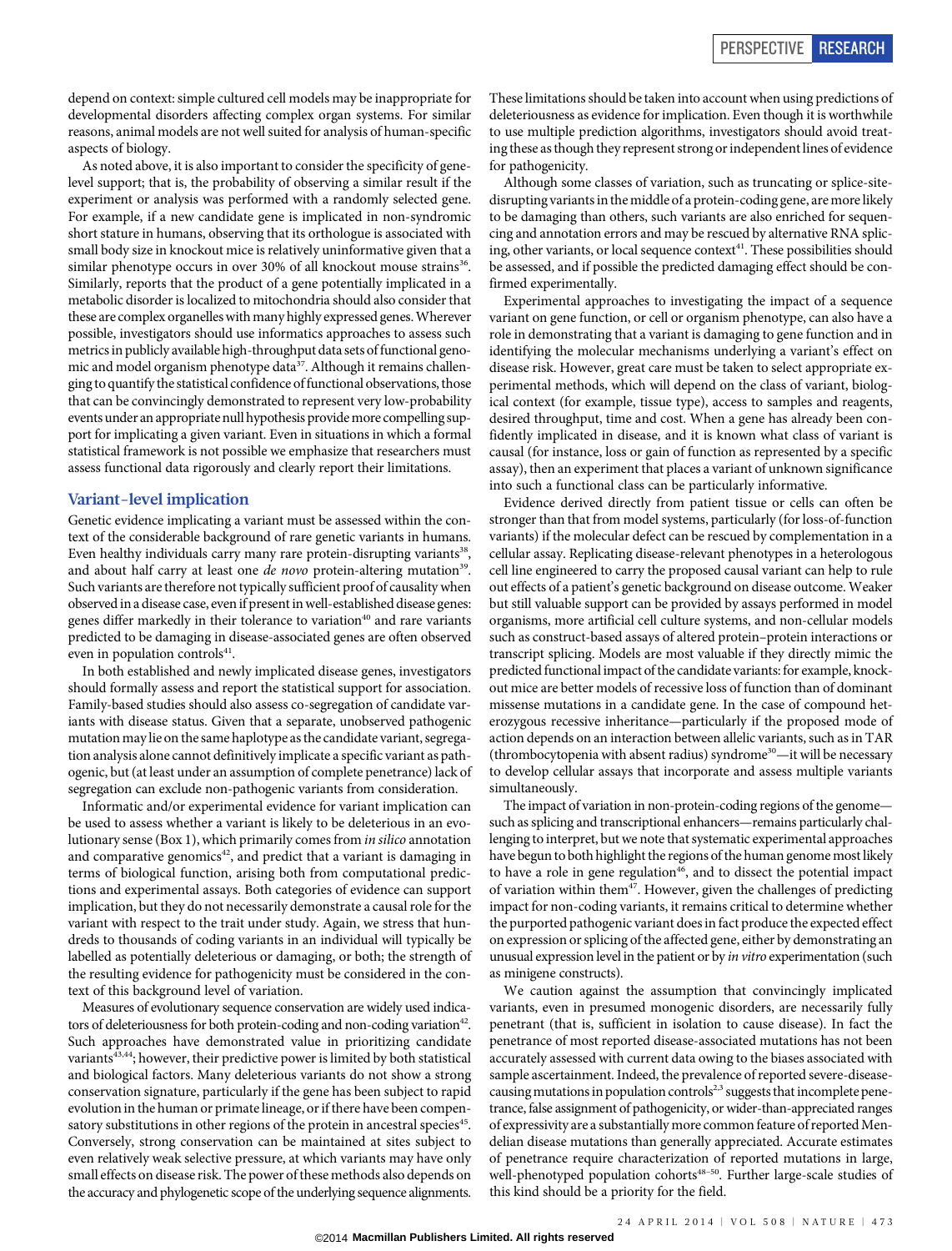We also note the underappreciated importance of calibrating the accuracy of functional assays by large-scale testing of variants confidently established to be non-pathogenic (for example, common missense polymorphisms in the gene of interest). Such experiments establish a baseline estimate for the impact of well-tolerated variants on the assay in question.

#### Publication and data sharing

As noted above, there are many false positives in disease-mutation databases, stemming largely from erroneous assignment of pathogenicity both in clinical diagnostic laboratories and in the primary literature<sup>1,2,51</sup>. To reduce this burden will require robust, centralized repositories of mutation data, incorporating explicit, structured evidence for variant pathogenicity and systems for rapid correction of entries. To incentivize both research and clinical laboratories to deposit variation data into open repositories, and to update evidence for or against implication, is a key challenge to be addressed by funding bodies, journals, research consortia, clinical organizations and others<sup>52</sup>. We are hopeful that such activities can be coordinated around the US National Center for Biotechnology Information (NCBI)'s newly launched ClinVar database [\(https://www.ncbi.](https://www.ncbi.nlm.nih.gov/clinvar) [nlm.nih.gov/clinvar/](https://www.ncbi.nlm.nih.gov/clinvar)), which will also interface with existing efforts in this space including the LOVD (Leiden Open (source) Variation Database)<sup>53</sup> and other locus-specific databases, OMIM (Online Mendelian Inheritance in Man; [http://omim.org/\)](http://omim.org) and DECIPHER (Database of Chromosomal Imbalance and Phenotype in Humans Using Ensembl Resources)<sup>54</sup>.

In some cases—such as diseases that are extremely rare or have high degrees of locus heterogeneity—it may be impossible to obtain definitive evidence implicating a specific gene or variant with available sample sizes. In such cases we acknowledge that the suggestive evidence pointing to a gene's potential implication can nevertheless be valuable in future clinical and research investigations, and should not be excluded from publications or the public domain. However, it is incumbent on investigators, reviewers and journals to be explicit in describing the supporting evidence and the degree of confidence in causality for each proposed gene association and reported variant.

Finally, we emphasize the value of sharing sequence and phenotype data from clinical and research samples to the fullest possible extent. Many investigators and research funders consider responsible data sharing to be a moral and professional imperative<sup>55</sup>. In many cases, particularly for extremely rare phenotypes, individual laboratories that are not actively recruiting subjects will evaluate only a handful of samples. Sharing of sequence data among testing laboratories has often been restricted, so that many potentially pathogenic mutations and associated phenotypes are known only to individual laboratories. The availability of genome-wide variant calls and detailed clinical phenotype descriptions from such patients in centralized repositories—whichwill require substantial investment both in informatic infrastructure and new ethical frameworks—would permit more rapid accumulation of evidence for novel genes, and continuous reanalysis to refine the classification of potentially implicated variants and the genotype–phenotype map of human disease. Models for successful data sharing efforts in rare disease already exist in the field of copy number variation with the DECIPHER database<sup>54</sup> and the International Standards for Cytogenomic Arrays Consortium ([https://www.iscacon](https://www.iscaconsortium.org) [sortium.org/](https://www.iscaconsortium.org)), aided by an increasing number of rare-disease resource consortia, and several ambitious efforts to establish clear global standards for genomic data sharing are now underway<sup>56</sup>.

#### Added challenges in clinical settings

Although this summary is focused on research, research findings provide the foundation for clinical interpretation. Questionable attributions of causality based on weak research evidence can be readily propagated through research databases and can be misinterpreted clinically as stronger than they truly are. Thus, even researchers who do not explicitly provide diagnosis to patients should be aware that their published findings may be used as support for decisions made in clinical settings.

Clinical laboratories face similar challenges in assessing variant pathogenicity as do researchers, but with the added pressures of diagnostic

urgency and the potentially severe consequences of misdiagnosis. Although guidelines are available for variant interpretation in a diagnostic setting<sup>57</sup>, analytical frameworks for next-generation sequencing data are only beginning to emerge<sup>58,59</sup>. Responsible application of these technologies will require standards for test validation, variant interpretation and return of results.

The results of genetic and genomic testing are increasingly being used in medical decision-making, including recommendations for prophylactic mastectomy, cardiac defibrillator implantation, tumour therapy and prenatal diagnosis. These actions are neither generally inappropriate nor uniformly incorrect; however, the potential for harm due to misinterpretation of variants is substantial. Although physicians must often make medical decisions using imperfect or ambiguous data, it is critical that healthcare providers be made aware of the varying levels of certainty in the evidence for implicating a variant in disease, both through the consistent use of variant classification terminologies and descriptions of the supporting evidence or lack thereof.

#### **Conclusions**

High-throughput DNA sequencing technologies provide unprecedented opportunities to discover new genes and variants underlying human disease, but these discoveries must be rigorously performed and replicated to prevent the proliferation of false-positive findings.

Assessment of evidence for variant implication is a two-step process. First, the overall evidence for implication of a gene should be considered, focusing primarily on the statistical support for implication from genetic analyses, potentially supplemented by ancillary data from informatic sources and functional studies. Second, a combined assessment of the genetic, experimental and informatic support for individual candidate variants should be performed. Such assessments should be performed even if the genes or variants have been previously reported as confidently implicated; prior evidence should be continuously re-evaluated with newly available information.

We urge that, whenever possible, investigators assess the results of genetic, informatic and functional analyses within a quantitative statistical framework, such as determining the probability of the observed distribution of genetic variants in cases and controls under the null hypothesis, and the a priori power to detect variants of a specified frequency and effect size. The specificity of experimental or informatic results provided in support of implication should also be assessed whenever possible by asking how often a similar result would be obtained by chance among a set of random variants or genes. In such analyses investigators should

## BOX 3 Priorities for research and infrastructure development

**•** Improved public databases of human genetic variants incorporating explicit, up-to-date supporting evidence for variant implication in disease and audit trails recording changes in interpretation.

 $\bullet$  Improved incentives, and ethical and logistical solutions, for sharing of genetic and phenotypic data from both research and clinical diagnostic laboratories.

 $\bullet$  Public databases of variant and allele frequency data from large sets of population reference samples from a wide range of ancestries.

• Large-scale genotyping of reported human disease-causing variants in large, well-phenotyped population cohorts, reducing biases in the assessment of the associated penetrance and phenotypic heterogeneity.

 $\bullet$  Development and benchmarking of standardized, quantitative statistical approaches for objectively assigning probability of causation to new candidate disease genes and variants.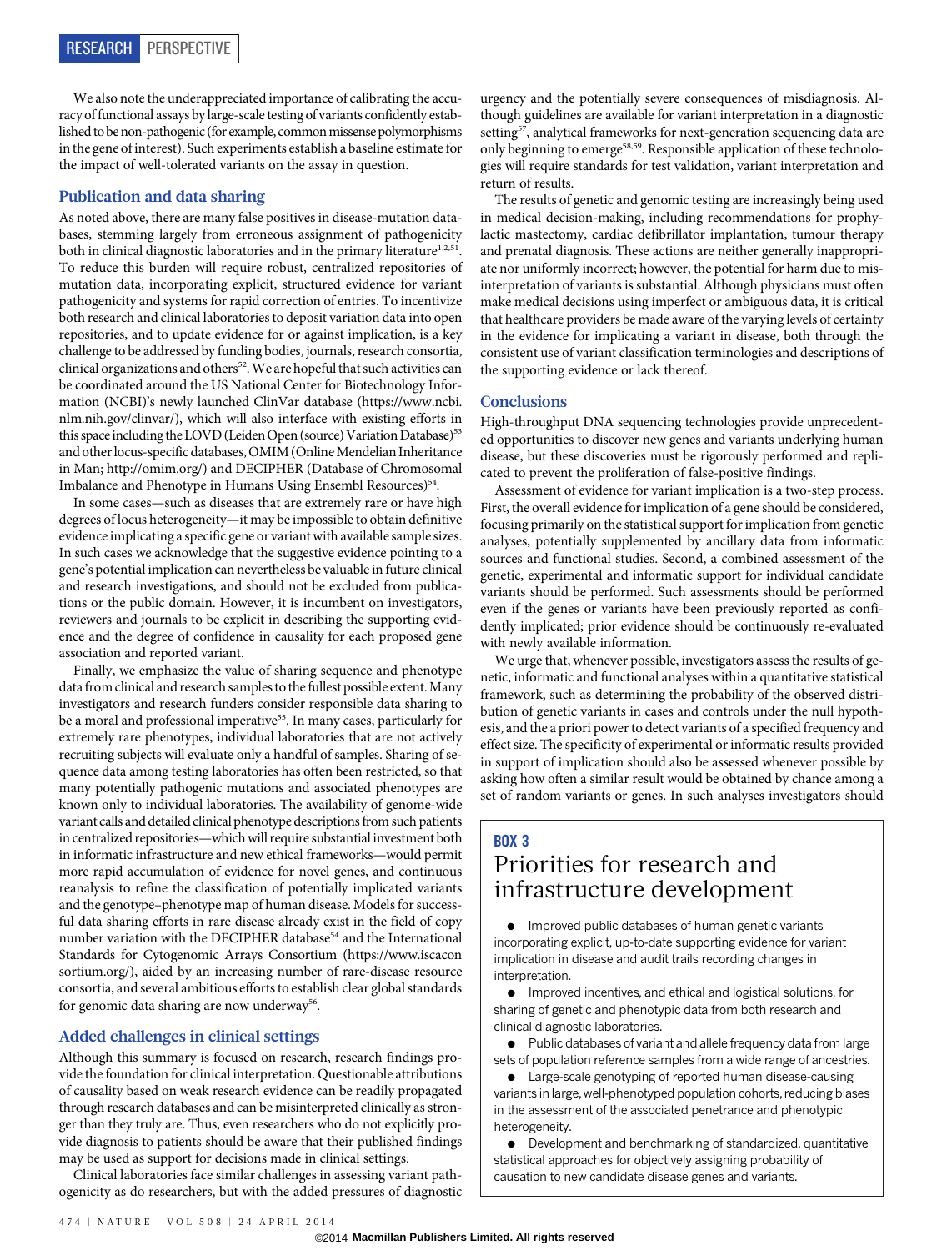take advantage of the increasing availability of genome-scale sequencing and functional data, and help to build these resources by contributing their findings to public databases.

The community should also focus on the ongoing development of resources in several key areas (Box 3). In particular, major improvements in databases of reported pathogenic mutations, including details of the evidence supporting pathogenicity, are urgently needed. Large-scale experiments to assay previously reported disease-associated mutations in additional large, well-phenotyped populations will also be required to confirm pathogenicity and provide robust evidence of penetrance and expressivity. Finally, extensive work is needed to develop formal statistical frameworks for quantifying the strength of the evidence for implication.

Objective, systematic and quantitative evaluation of the evidence for pathogenicity and sharing of these evaluations and data amongst research and clinical laboratories will maximize the chances that diseasecausing genetic variants are correctly differentiated from the many rare non-pathogenic variants seen in all human genomes.

#### Received 24 June 2013; accepted 5 February 2014.

- 1. Bell, C. J. et al. Carrier testing for severe childhood recessive diseases by next-generation sequencing. Sci. Transl. Med. 3, 65ra4 (2011).
- 2. Xue, Y. et al. Deleterious- and disease-allele prevalence in healthy individuals: insights from current predictions, mutation databases, and population-scale resequencing. Am. J. Hum. Genet. 91, 1022–1032 (2012).
- 3. Norton, N. et al. Evaluating pathogenicity of rare variants from dilated cardiomyopathy in the exome era. Circ Cardiovasc Genet 5, 167–174 (2012).
- 4. Weng, L. et al. Lack of MEF2A mutations in coronary artery disease. J. Clin. Invest. 115, 1016–1020 (2005).
- Hunt, K. A. et al. Rare and functional SIAE variants are not associated with autoimmune disease risk in up to 66,924 individuals of European ancestry. Nature Genet. 44, 3–5 (2012).
- 6. Allen, A. S. et al. De novo mutations in epileptic encephalopathies. Nature  $501$ , 217–221 (2013).
- 7. Manolio, T. A. et al. Finding the missing heritability of complex diseases. Nature 461, 747–753 (2009).
- 8. Bamshad, M. J. et al. Exome sequencing as a tool for Mendelian disease gene discovery. Nature Rev. Genet. 12, 745-755 (2011).
- 9. Kiezun, A. et al. Exome sequencing and the genetic basis of complex traits. Nature Genet. 44, 623–630 (2012).
- 10. Pasaniuc, B. et al. Extremely low-coverage sequencing and imputation increases power for genome-wide association studies. Nature Genet. 44, 631–635 (2012).
- 11. Li, B., Wang, G. & Leal, S. M. SimRare: a program to generate and analyze sequence-based data for association studies of quantitative and qualitative traits. Bioinformatics 28, 2703–2704 (2012).
- 12. Johnston, J. J. et al. The phenotype of a germline mutation in PIGA: the gene somatically mutated in paroxysmal nocturnal hemoglobinuria. Am. J. Hum. Genet. 90, 295–300 (2012).
- 13. Zuk, O. et al. Searching for missing heritability: designing rare variant association studies. Proc. Natl Acad. Sci USA 111, E445-E464 (2014).
- Chanock, S. J. et al. Replicating genotype–phenotype associations. Nature 447, 655–660 (2007).
- 15. O'Connor, T. D. et al. Fine-scale patterns of population stratification confound rare variant association tests. PLoS ONE 8, e65834 (2013).
- Mathieson, I. & McVean, G. Differential confounding of rare and common variants in spatially structured populations. Nature Genet. 44, 243-246 (2012).
- 17. Goldstein, D. B. et al. Sequencing studies in human genetics: design and interpretation. Nature Rev. Genet. 14, 460–470 (2013).
- 18. de Ligt, J. et al. Diagnostic exome sequencing in persons with severe intellectual disability. N. Engl. J. Med. 367, 1921–1929 (2012).
- 19. Rauch, A. et al. Range of genetic mutations associated with severe non-syndromic sporadic intellectual disability: an exome sequencing study. Lancet 380, 1674–1682 (2012).
- 20. Sanders, S. J. et al. De novo mutations revealed by whole-exome sequencing are strongly associated with autism. Nature 485, 237-241 (2012).
- 21. O'Roak, B. J. et al. Sporadic autism exomes reveal a highly interconnected protein network of de novo mutations. Nature 485, 246–250 (2012).
- Neale, B. M. et al. Patterns and rates of exonic de novo mutations in autism spectrum disorders. Nature 485, 242–245 (2012).
- 23. lossifov, I. et al. De novo gene disruptions in children on the autistic spectrum. Neuron 74, 285-299 (2012).
- 24. O'Roak, B. J. et al. Multiplex targeted sequencing identifies recurrently mutated genes in autism spectrum disorders. Science 1619–1622 (2012).
- 25. Lander, E. & Kruglyak, L. Genetic dissection of complex traits: guidelines for interpreting and reporting linkage results. Nature Genet. 11, 241-247 (1995). A foundational paper establishing a statistical framework for linkage analysis.
- Harrow, J. et al. GENCODE: the reference human genome annotation for The ENCODE Project. Genome Res. 22, 1760–1774 (2012).
- 27. Derrien, T. et al. The GENCODE v7 catalog of human long noncoding RNAs: analysis of their gene structure, evolution, and expression. Genome Res. 22, 1775–1789 (2012).
- 28. Ng, S. B. et al. Exome sequencing identifies MLL2 mutations as a cause of Kabuki syndrome. Nature Genet. 42, 790-793 (2010).
- 29. Lemaire, M. et al. Recessive mutations in DGKE cause atypical hemolytic-uremic syndrome. Nature Genet. **45**, 531-536 (2013).
- This paper provides useful statistical approaches to assess the strength of the genetic evidence for a recessive disease gene.<br>30. Albers, C. A. et al. Compound inheritance of a low-frequency regulatory SNP and a
- rare null mutation in exon–junction complex subunit RBM8A causes TAR syndrome. Nature Genet. 44, 435-439 (2012).
- 31. Zaidi, S. et al. De novo mutations in histone-modifying genes in congenital heart disease. Nature 498, 220–223 (2013).
- 32. Lage, K. et al. A large-scale analysis of tissue-specific pathology and gene expression of human disease genes and complexes. Proc. Natl Acad. Sci. USA 105, 20870–20875 (2008).
- 33. Franke, L. et al. Reconstruction of a functional human gene network, with an application for prioritizing positional candidate genes. Am. J. Hum. Genet. 78, 1011–1025 (2006).
- 34. Boulding, H. & Webber, C. Large-scale objective association of mouse phenotypes with human symptoms through structural variation identified in patients with developmental disorders. Hum. Mutat. 33, 874–883 (2012).
- 35. Webber, C. et al. Forging links between human mental retardation-associated CNVs and mouse gene knockout models. PLoS Genet. 5, e1000531 (2009).
- 36. Reed, D. R., Lawler, M. P. & Tordoff, M. G. Reduced body weight is a common effect of gene knockout in mice. BMC Genet. 9, 4 (2008).
- 37. Giallourakis, C., Henson, C., Reich, M., Xie, X. & Mootha, V. K. Disease gene discovery through integrative genomics.Annu.Rev. Genomics Hum. Genet.6,381–406 (2005).
- 38. Tennessen, J. A. et al. Evolution and functional impact of rare coding variation from deep sequencing of human exomes. Science 337, 64–69 (2012).
- 39. Veltman, J. A. & Brunner, H. G. De novo mutations in human genetic disease. Nature Rev. Genet. 13, 565–575 (2012).
- 40. Bustamante, C. D. et al. Natural selection on protein-coding genes in the human genome. Nature 437, 1153-1157 (2005).
- 41. MacArthur, D. G. et al. A systematic survey of loss-of-function variants in human protein-coding genes. Science 335, 823-828 (2012).
- 42. Cooper, G. M. & Shendure, J. Needles in stacks of needles: finding disease-causal variants in a wealth of genomic data. Nature Rev. Genet. 12, 628-640 (2011).
- 43. Adzhubei, I. A. et al. A method and server for predicting damaging missense mutations. Nature Methods 7, 248–249 (2010).
- 44. Cooper, G. M. et al. Single-nucleotide evolutionary constraint scores highlight disease-causing mutations. Nature Methods 7, 250–251 (2010).
- 45. Kondrashov, A. S., Sunyaev, S. & Kondrashov, F. A. Dobzhansky-Muller incompatibilities in protein evolution. Proc. Natl Acad. Sci. USA 99, 14878-14883 (2002).
- 46. The ENCODE Project Consortium. An integrated encyclopedia of DNA elements in the human genome. Nature 489, 57–74 (2012).
- 47. Patwardhan, R. P. et al. Massively parallel functional dissection of mammalian enhancers in vivo. Nature Biotechnol. 30, 265-270 (2012).
- 48. Cooper, G. M. et al. A copy number variation morbidity map of developmental delay. Nature Genet. 43, 838–846 (2011).
- 49. Bick, A. G. et al. Burden of rare sarcomere gene variants in the Framingham and Jackson Heart Study cohorts. Am. J. Hum. Genet. 91, 513-519 (2012).
- 50. Flannick, J. et al. Assessing the phenotypic effects in the general population of rare variants in genes for a dominant Mendelian form of diabetes. Nature Genet. 1380–1385 (2013).

One of the first papers to explore systematically the impact of normal human genetic variation in Mendelian disease genes; the paper shows that many previously reported severe disease mutations are not in fact completely penetrant.

- 51. 1000 Genomes Project Consortium. A map of human genome variation from population-scale sequencing. Nature 467, 1061–1073 (2010); corrigendum, 473, 544 (2011).
- 52. Editorial. Share alike. Nature 490, 143–144 (2012).
- 53. Fokkema, I. F. et al. LOVD v.2.0: the next generation in gene variant databases. Hum. Mutat. **32,** 557–563 (2011).
- 54. Firth, H. V. et al. DECIPHER: Database of Chromosomal Imbalance and Phenotype in Humans Using Ensembl Resources. Am. J. Hum. Genet. 84, 524-533 (2009).
- 55. Walport, M. & Brest, P. Sharing research data to improve public health. Lancet 377, 537–539 (2011).
- 56. Global Alliance for Genomics and Health. Creating a global alliance to enable responsible sharing of genomic and clinical data. [http://genomicsandhealth.org/](http://genomicsandhealth.org/files/public/White%20Paper%20June%203%20final.pdf) [files/public/White%20Paper%20June%203%20final.pdf](http://genomicsandhealth.org/files/public/White%20Paper%20June%203%20final.pdf) (2013).
- 57. Richards, C. S. et al. ACMG recommendations for standards for interpretation and reporting of sequence variations: revisions 2007. Genet. Med. 10, 294–300 (2008).
- 58. Gargis, A. S. et al. Assuring the quality of next-generation sequencing in clinical laboratory practice. Nature Biotechnol. 30, 1033-1036 (2012).
- 59. Rehm, H. L. et al. ACMG Clinical Laboratory Standards for Next Generation Sequencing. Genet. Med. (in the press) (2013).

Supplementary Information is available in the [online version of the paper](www.nature.com/doifinder/10.1038/nature13127).

Acknowledgements This paper was inspired by the deliberations of an expert working group convened by the US National Human Genome Research Institute (NHGRI) on 12 and 13 September 2012 to address the challenges of assigning disease causality to genetic variants. The authors acknowledge B. M. Neale, L. E. Duncan, K. E. Samocha, E. T. Lim and C. G. C. MacArthur for contributions to the manuscript.

Author Contributions D.G.M., T.A.M. and C.G. planned the project and led the writing group. D.G.M., T.A.M., C.G., D.P.D., H.L.R. and J.S. served as the organizing